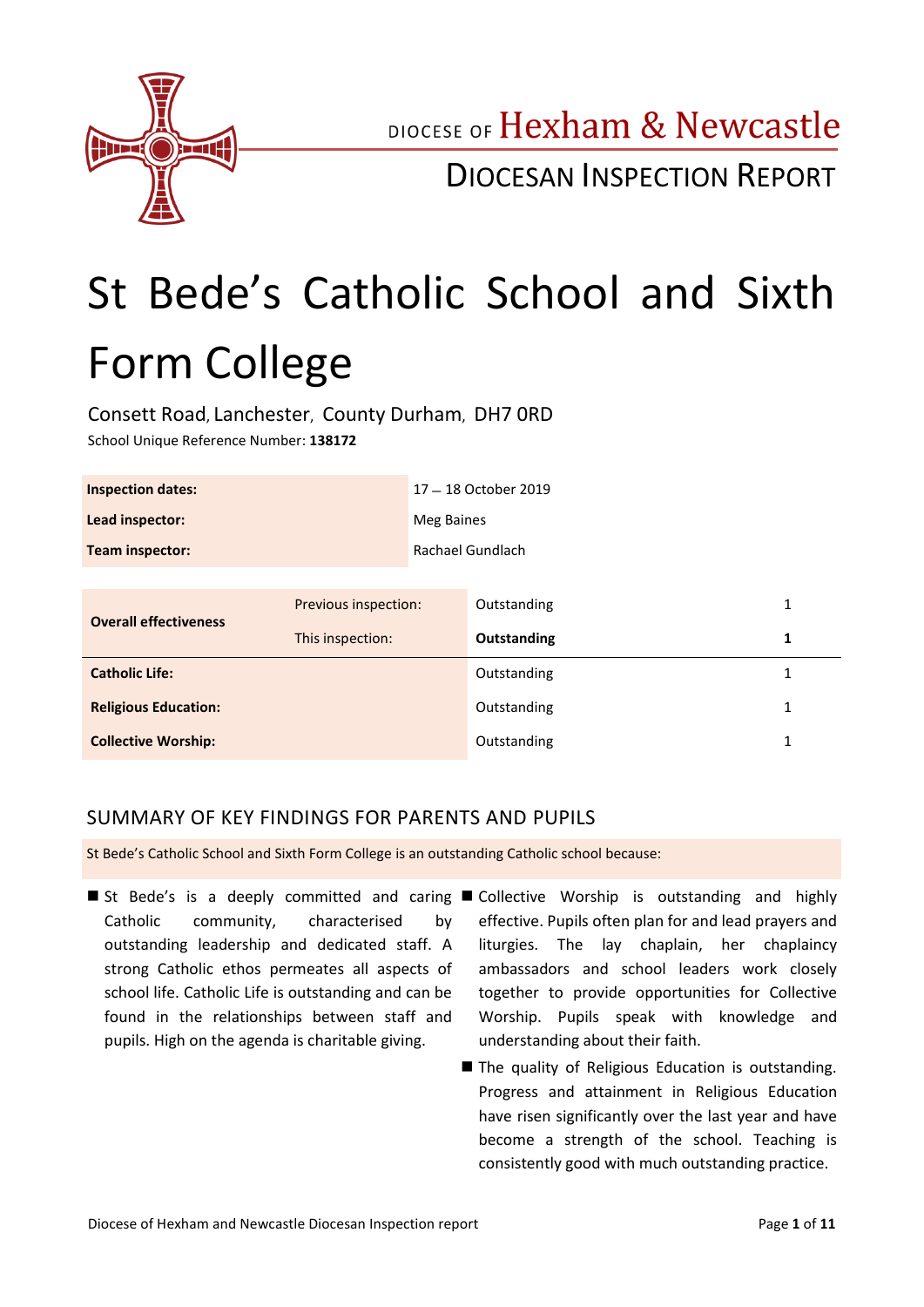# FULL REPORT

#### INFORMATION ABOUT THE SCHOOL

- St Bede's is a larger than average Catholic secondary school located in rural North West Durham.
- **Pupils come from a wide social and economic background, some from the most deprived areas in the** country. Pupils travel long distances and almost all are 'bussed in'.
- **The proportion of pupils from ethnic minorities is below average as is the number eligible for pupil** premium.
- Numbers of pupils identified as SEND support and having Education Health and Care plans is above the national average.
- St Bede's converted to an academy in June 2012 and became a teaching school in September 2014 as a single academy.
- The headteacher is a national leader in education.
- There are 1,383 pupils on roll with a PAN of 220.
- 68% of pupils are baptised Catholics with 22% from other Christian faiths.
- 40 out of 92 teachers are Catholics. 13 teachers (6 full time) teach in the Religious Education department

#### WHAT DOES THE SCHOOL NEED TO DO TO IMPROVE FURTHER?

- **E** Ensure pupils are secure in their knowledge and understanding of key concepts by:
	- continuing to monitor the effectiveness of systems for marking and feedback, particularly at key stage 3.
- **Increase pupil participation in Collective Worship by:** 
	- developing further opportunities for pupils to take the initiative in creating and leading their own worship in the school setting.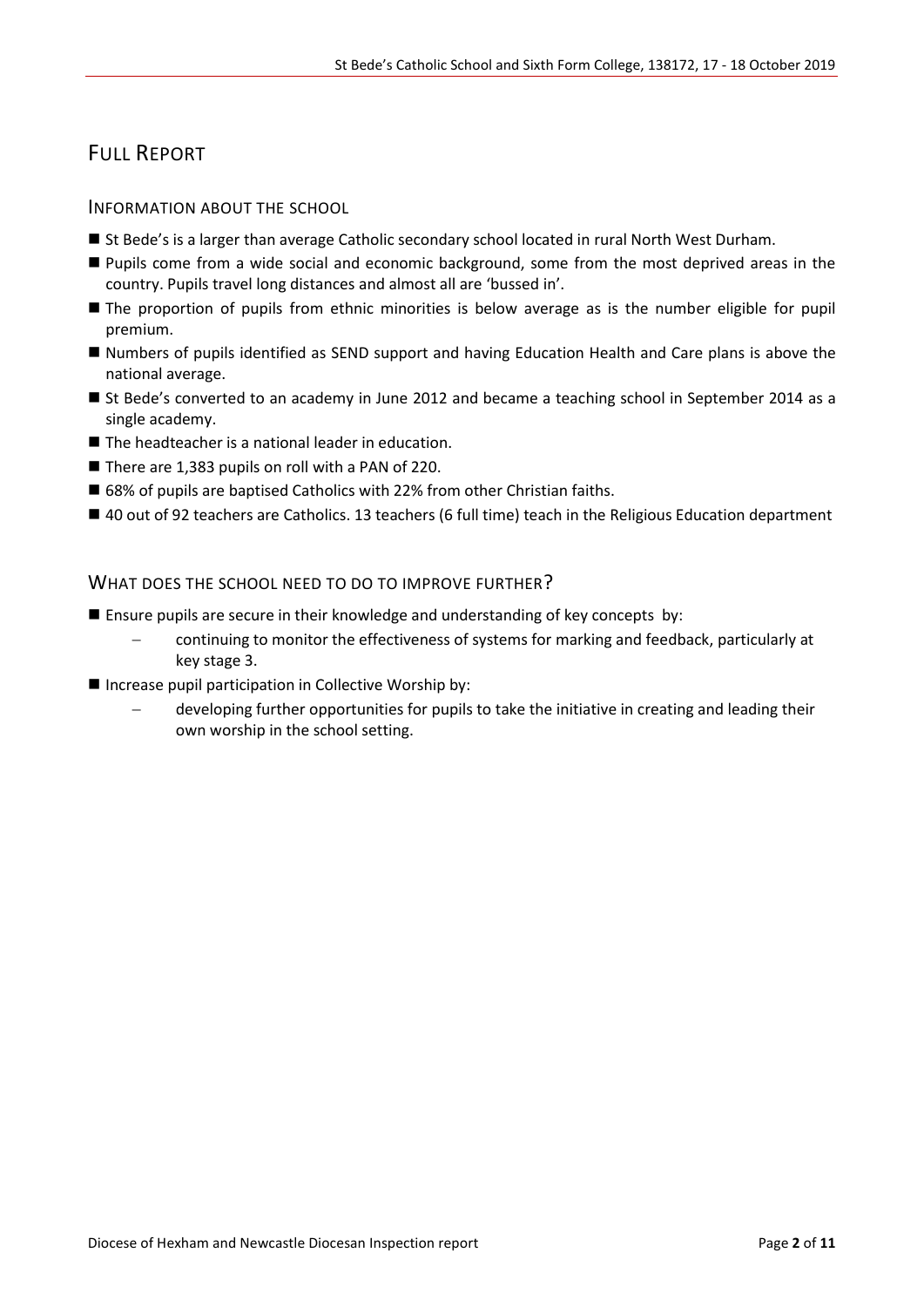# CATHOLIC LIFE

THE QUALITY OF THE CATHOLIC LIFE OF THE SCHOOL **1 1** 

- The extent to which pupils contribute to and benefit from the Catholic Life of the school.
- The quality of provision for the Catholic Life of the school.  $\vert$  1
- How well leaders and managers promote, monitor and evaluate the provision for the Catholic Life of the school.

#### **The extent to which pupils contribute to and benefit from the Catholic Life of the school is outstanding.**

- Almost all pupils at St Bede's are committed to the school's mission. They benefit greatly from being part of a Catholic community and are involved in a wide variety of Catholic Life activities. Pupils are aware of how the mission relates to them personally. Their behaviour around school and attitude towards staff and each other are outstanding and reflect a commitment to their faith.
- Almost all pupils are aware of what it means to be part of a Catholic community. They are alert to the needs of others and embrace opportunities to demonstrate this through their charitable efforts in school and beyond the school gates. Each year group works for a given charity, including Saint Vincent de Paul, Air Ambulance, St Cuthbert's Care, CAFOD, MacMillan, Willowburn Hospice, local foodbank Food4You and the Blackfriars Project. Pupils recently took part in the Dusk Walk with the De Paul group, putting themselves in the shoes of homeless and disenfranchised people. Pupils spoke eloquently about their experiences. Pupils speak confidently also about their experiences on retreat.
- **Pupils were able to articulate occasions which led them to seek support from school on a** personal level. They found this service highly supportive, confidential and an aid to their personal development. The school counsellor is a highly valued member of staff and is known by staff and pupils alike. She works closely with the designated safeguarding lead, special needs staff and senior leaders to great effect.
- Pastoral support in general is a strength of the school. The lay chaplain also plays a role in this area. Strong pastoral care for all is appreciated by pupils and staff. The recent addition of Well-being Wednesdays enables staff to punctuate their busy week with a time out at the end of the day on Wednesday. This highlights the focus the school places on well-being across the community.
- St Bede's offers a well-planned personal, social and health education (PSHE) programme along with specialist taught relationships and sex education (RSE) programme. Pupils say they enjoy these sessions and appear confident in their own stage of physical, emotional and spiritual growth. Sixth form students say that these are valuable lessons for life.

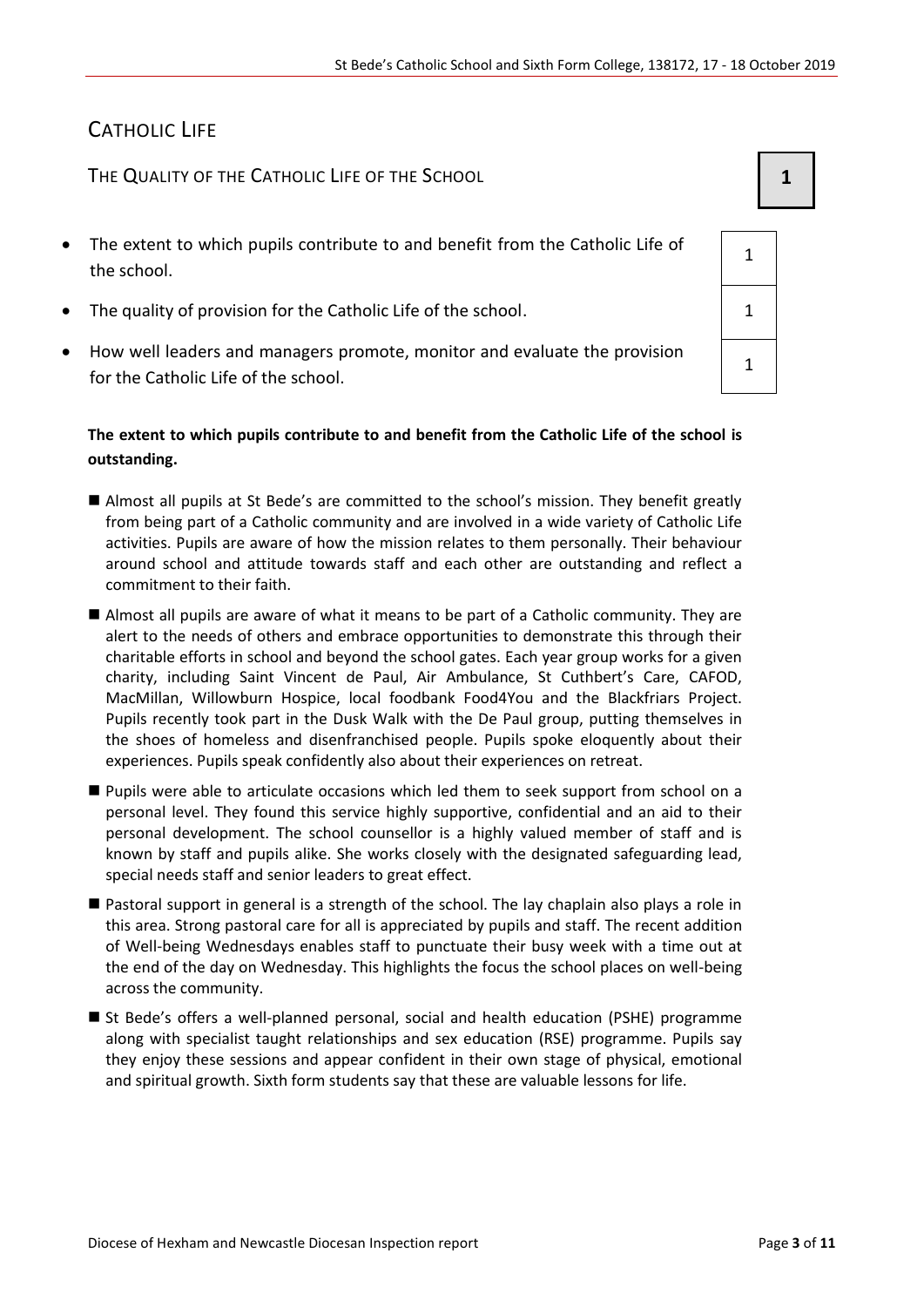#### **The quality of provision for the Catholic Life of the school is outstanding.**

- The school's mission statement is depicted in cross form throughout the school. It highlights key words which pupils can relate and readily refer to. It is highly visible. The Catholic Life team, known as chaplaincy ambassadors help shape and create opportunities for pupils and staff to develop their own faith.
- All staff are fully committed to the Catholic Life of the school. On-going induction and staff formation combine to strengthen everyone's engagement with the Catholic Life of the school.
- Pupils are supported in order to take part in events such as the Dusk Walk with De Paul. They have attended a variety of events including The Source, Flame, Summer Festival (God Camp), one member has participated in the Youth Council for the last four years. Pupils have John Paul II awards available to them. The school also continues to work on projects in their own community such as the local food bank.
- Chaplaincy provision is exemplary, effectively supporting the Catholic Life of the school. The lay chaplain works closely with parishes to provide preparations for pupils to be confirmed. Last year 45 pupils were confirmed following the school's programme.
- Staff speak passionately about the strength of relationships in the school and were able to highlight areas of Catholic Life which affected their own subject.
- The Catholic character of the school is evident in its environment with high impact visual signs of the Catholic nature of the school in every public space.
- High standards of behaviour are promoted by staff who themselves are strong role models. The hugely successful pastoral system supports the themes of forgiveness and reconciliation.
- The PSHE programme references the need to care for our common home. GCSE, general sixth form and A level Religious Education programmes all support the imperative to care for every human person.
- The school theme, 'The Best Version of You' is in every public space and is understood and appreciated by all. The evidence for this can be seen across the school in the relationships that exist between staff and pupils and amongst the staff themselves. A strong and empowering Catholic ethos is apparent when speaking to pupils, staff, governors and parents. Induction of new staff is in place. Staff use retreats and professional development days as part of their on-going formation. These are led by key staff and outside speakers. There is a regular programme of induction in place, linked to the school's status as a teaching school.
- Pastoral care is strong. Policies are in place which provide high levels of care for all, with an emphasis on care for the most vulnerable in the community. This is often carried out quietly, confidentially and sensitively, ensuring policy is converted to practice.
- The relationships and sex education programme is well established. Careful monitoring of the programme ensures it is effectively delivered by key staff. The programme runs alongside the school PSHE programme which is delivered by form staff in a dedicated lesson every week. Schemes of work celebrate and reinforce Catholic teachings and principles in both PSHE and RSE.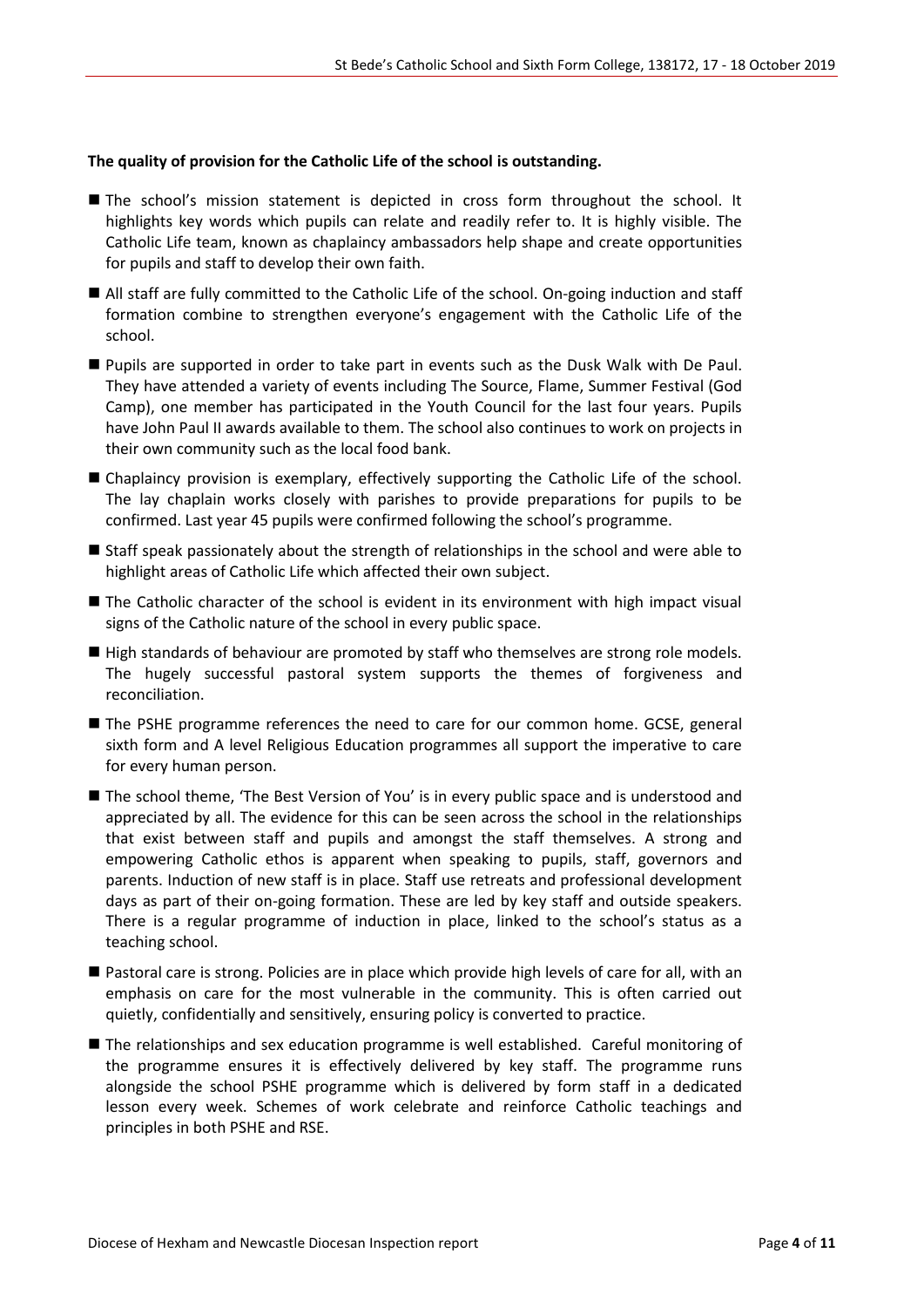#### **How well leaders and managers promote, monitor and evaluate the provision for the Catholic Life of the school is outstanding.**

- **Leaders and governors are highly ambitious for the Catholic Life of the school, supporting** the headteacher in his mission to develop and sustain the strong ethos evident in the school. They are actively involved in its evaluation and challenge when and where appropriate. There is a special interest governor whose focus is Growing in Faith and the Catholic Life of the school. The governors in general take a lead role in scrutinising the Catholic Life and regard themselves as a critical friend, ensuring monitoring is in place and high standards are maintained.
- The development of Catholic Life by leaders and governors is evident. Governors say that Catholic Life is critical to the life and the ethos of the school and see Catholic Life development as a core leadership responsibility.
- An accurate diocesan self-evaluation form and school monitoring records demonstrate a level of self-challenge and an understanding of what it means to have Catholic Life as a focus.
- Discussions about developing the Catholic Life of the school are on-going and attract the attention of staff, pupils and the parent body who value the strong ethos it engenders. This is evidenced in parent and student questionnaires.
- Continuous Professional Development (CPD) occurs frequently and engages all staff. As a teaching school there is a constant focus on the authentic Catholic nature of the school and those new to teaching benefit from an extremely well planned programme to this effect.
- Staff well-being is paramount. For example in a morning session it was noted that all staff were offered the opportunity to receive a free flu jab, highlighting the nurturing nature of St Bede's. Staff left the session visibly uplifted.
- The school has successful strategies for communicating with parents. One parent stated that 'St Bede's is prepared to go the extra mile' and another was pleased that staff 'genuinely know and love your child'. Issues around concerns were resolved and parents were confident that issues like bullying were effectively dealt with. Parents are supportive of the school's mission.
- St Bede's is diligent in its response to diocesan policies and initiatives and actively promotes the Bishop's vision for the diocese throughout the school.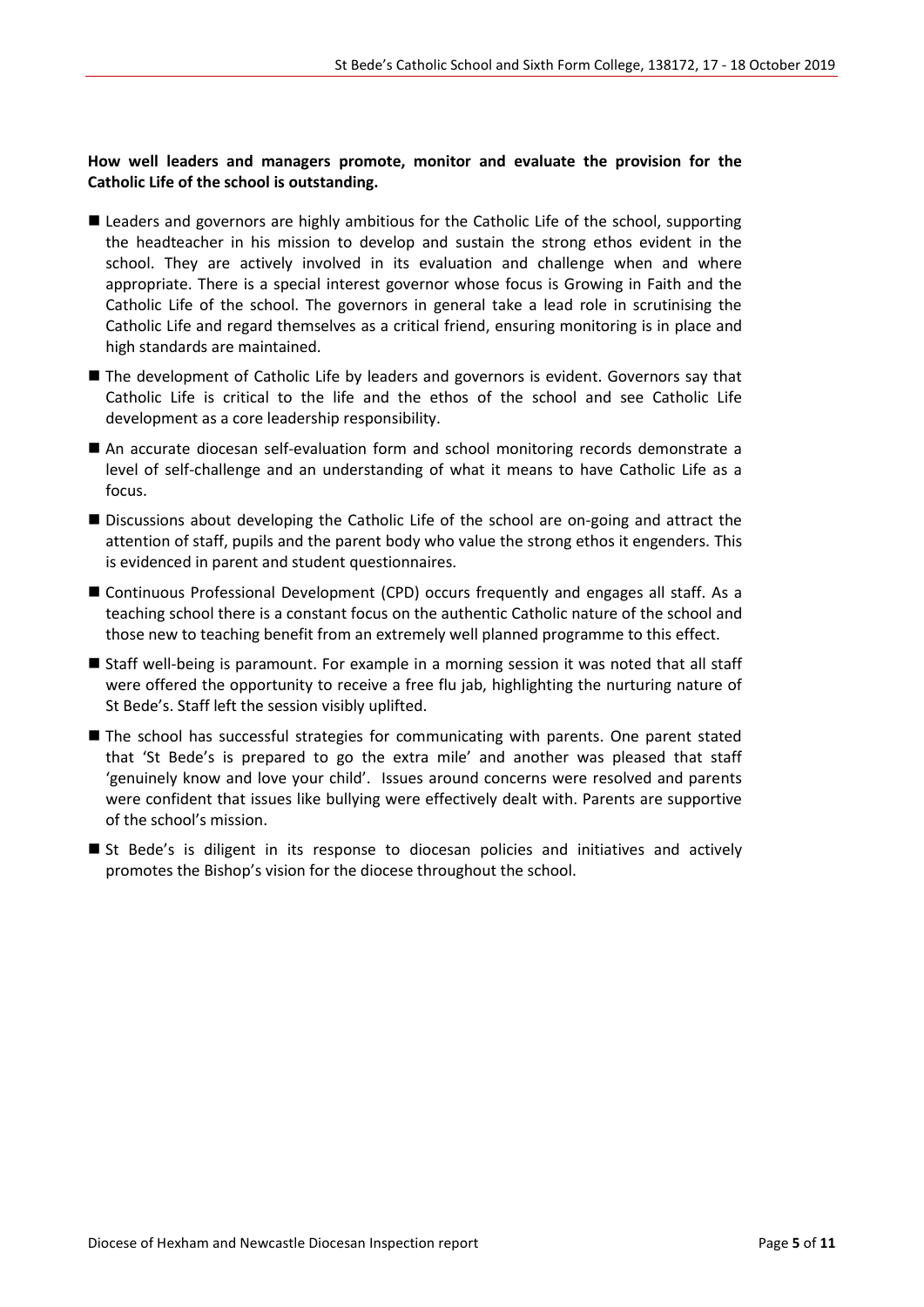# RELIGIOUS EDUCATION

## The Quality of Religious Education **1 1 1**

- How well pupils achieve and enjoy their learning in Religious Education. 1
- The quality of teaching and assessment in Religious Education. 1
- How well leaders and managers promote, monitor and evaluate the provision for Religious Education.

#### **How well pupils achieve and enjoy their learning in Religious Education is outstanding.**

- High standards of progress in GCSE and A level Religious Education this year demonstrate the department's commitment to driving standards up. A number of pupils achieved outstanding progress.
- Following specific targeted intervention and a renewed focus on teaching and learning, almost all groups of pupils including those with additional needs made good progress.
- Pupils are religiously literate and demonstrate very good subject knowledge. They are able to express their ideas and thoughts well, can think ethically and show excellent recall of topics covered. The current programme of study ensures that both engagement and continuity exist across the key stages. This continuity allows for linear learning and enables pupils to build on prior knowledge.
- In every lesson seen, all pupils were actively engaged in learning, showing a real commitment to improving and making progress. They all are aware of what to do to improve and most were able to articulate how they have made progress.
- **Pupils relish their Religious Education lessons, approaching the topics with interest and** enthusiasm. They respond extremely well to both teacher directed parts of lessons and to group or quiet work. They are keen to please their teachers, either by responding to questions or by working sensibly in groups.
- Behaviour in all lessons seen was outstanding. Pupils were never off task and all appeared to enjoy their lessons. Pupils spoke of their enjoyment and their appreciation of their teachers. Relationships between pupils and staff are exemplary.
- Pupils are proud of their achievements in Religious Education. The quality of work in class across all the key stages is exemplary.

#### **The quality of teaching and assessment in Religious Education is outstanding.**

- Teachers in the Religious Education department are highly professional, effective in their planning and deliver high quality lessons which inspire their pupils. The systems used in the department to recapitulate previous work and consolidate is proving highly effective.
- $\blacksquare$  The majority of teaching is outstanding and never less than good.
- Teachers show high levels of confidence in their delivery. Many are experts in their subject. Those who are not have an extremely good understanding of the subject themselves and

| 1              |  |
|----------------|--|
| 1              |  |
| $\overline{1}$ |  |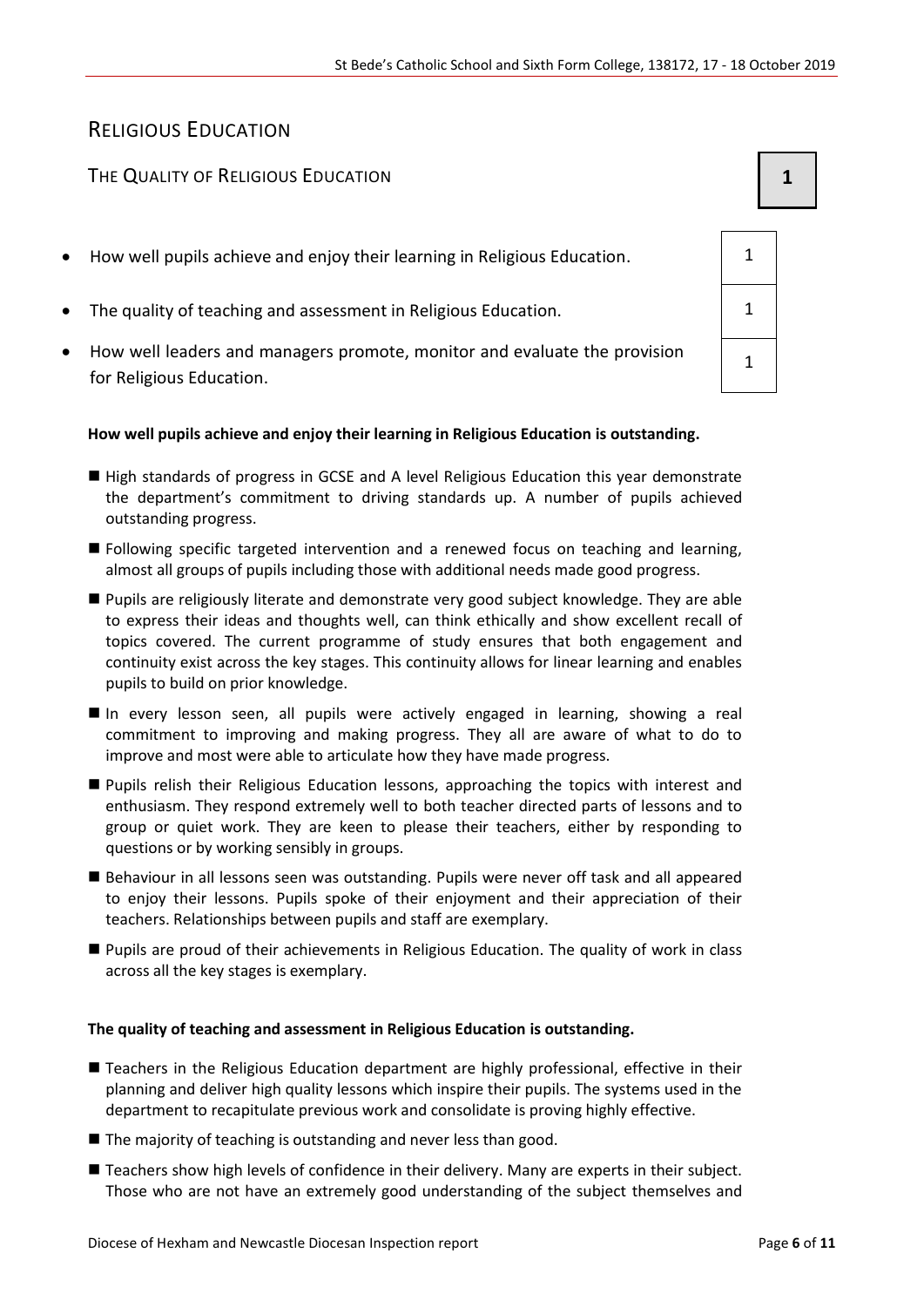confidently inspire their learners.

- A wide range of pedagogies is employed, demonstrating that the programme had been thoughtfully planned in order to reach all groups.
- Staff ensure that almost all pupils are involved in evaluating how they are achieving through peer marking and 'live marking' by teachers who also give verbal feedback. Highly effective use of questioning was seen providing further opportunities for feedback, encouragement and praise. Very good use of additional adults in the classrooms was observed, effectively optimising learning for those who needed support.
- Teachers consistently use time effectively to maximise learning. All lessons were carried out with good pace and in most cases demonstrated a real passion for the subject.
- Pupils respect their teachers' enthusiasm and respond accordingly. This leads in turn to high levels of engagement, interest, achievement and ultimately progress.
- Success in Religious Education is celebrated through the school's reward system. This is well understood by pupils and they value it. Pupil work is displayed in Religious Education rooms celebrating excellence and progress.

#### **How well leaders and managers promote, monitor and evaluate the provision for Religious Education is outstanding.**

- Leaders and managers ensure that the Religious Education curriculum meets the requirements of the Bishops' Conference in all key stages in curriculum terms, however only 8% of curriculum time is dedicated to years 7 and 8. This is currently under review.
- Religious Education has full parity with other subjects in terms of staffing, CPD, rooming and resources. It is considered a core subject and as such is held in high esteem by leaders and managers. The subject lead is a member of the extended leadership team.
- Additional requirements of the Bishop regarding the RE curriculum are embraced and fully implemented including, for example, the move to study of Judaism at key stage 4.
- The Religious Education department is extremely well led and ably supported by a strong team of dedicated teachers who are moving teaching and learning to a new, high level. The subject lead is inspiring his staff to a quality of teaching which is mostly outstanding and never less than good. This was a target from the previous inspection and has been achieved through his and the department's strategic action on teaching and learning.
- **Thanks to strong leadership and positive attitudes relationships within the department are** outstanding. Staff model the high standards and expectations of behaviour expected for all those in their care. The Religious Education department deserves the high reputation it has within the school community.
- **Leaders and governors ensure that Religious Education is being well planned and is both** thoughtful and imaginative. This is enabling pupils to, appropriately and over time, develop their knowledge, skills and understanding necessary to demonstrate religious literacy and ultimately perform well at the end of key stage 4 and in the sixth form. Evidence of this was observed in the classroom and in book scrutiny.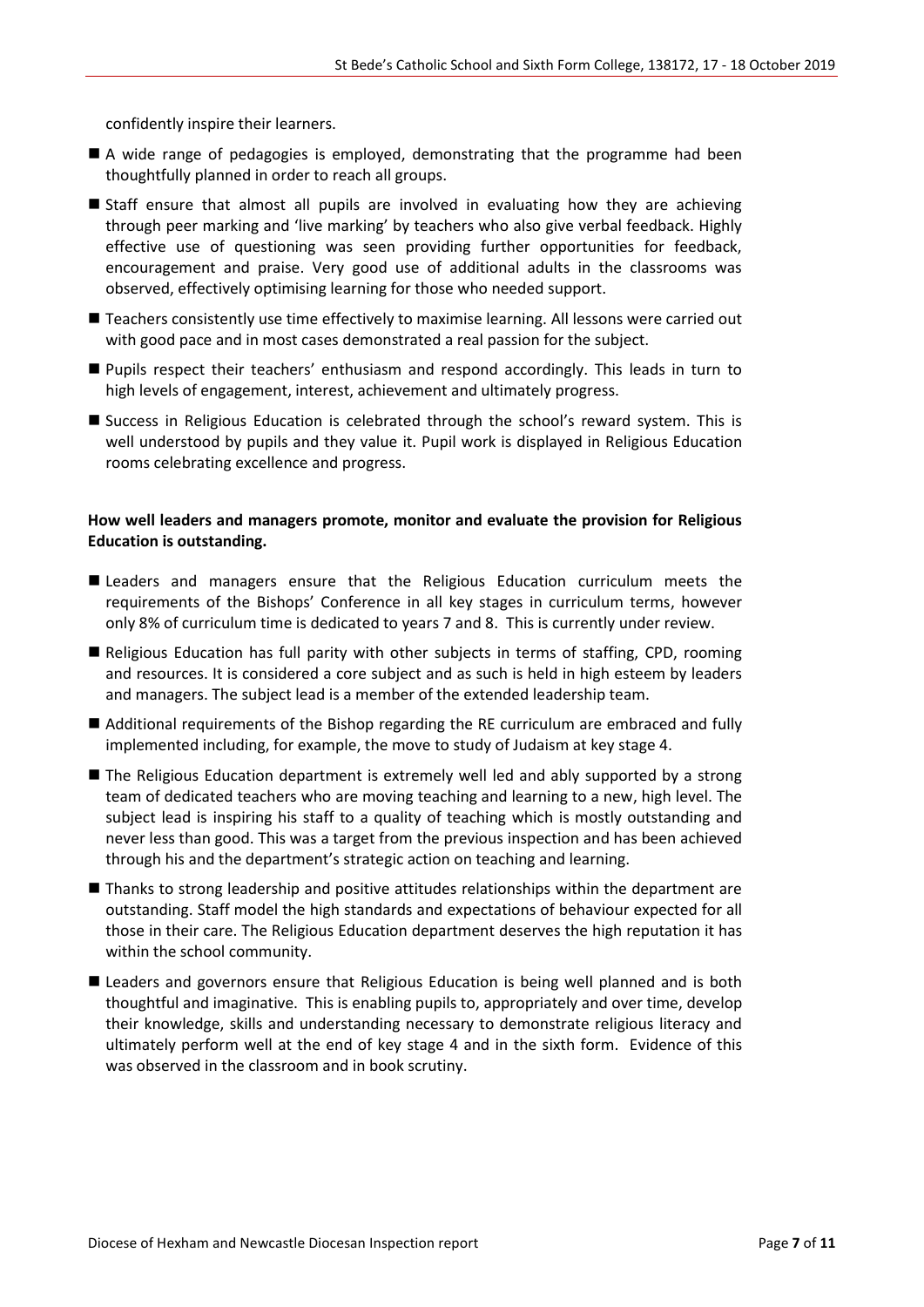# COLLECTIVE WORSHIP

#### THE QUALITY OF COLLECTIVE WORSHIP **1 1**

- How well pupils respond to and participate in the school's Collective Worship.  $\vert$  1
- The quality of provision for Collective Worship.  $\vert$  2
- How well leaders and managers promote, monitor and evaluate the provision for Collective Worship.

#### **How well pupils respond to and participate in the school's Collective Worship is outstanding.**

- The pupils at St Bede's act with quiet reverence during acts of Collective Worship. They are extremely well behaved and engage with community prayer with confidence. The weekly Mass was a joyful, reflective event with an uplifting contribution from members of the choir.
- Pupils often prepare and take a lead in Collective Worship. During the inspection a number of groups were preparing their own assembly for the following week. This included prayers they had written themselves, their own choice of music and a Powerpoint, prepared together with their teacher. It was apparent that much thought had been put into this planning.
- Almost all pupils spoken to were able to demonstrate an excellent understanding of the Church's liturgical year, seasons and feasts.
- A variety of approaches to prayer was evidenced in chaplaincy records, including use of scripture, religious artefacts and liturgical music. An excellent resource booklet is produced by the lay chaplain for use throughout the year and a highly organised calendar for events related to Collective Worship is available. It follows the themes from each Sunday Gospel and is linked to the liturgical season. Pupils value the resources made available to them and use them to enhance their prayer life. There are various voluntary opportunities for Collective Worship and these are often attended by pupils.
- The pupils feel they benefit from living and working in a faithful, praying community. It is clear that it is having an impact on many. One sixth form student explained how it helped shape his life. A connection to prayer is apparent. Pupils at St Bede's have limited firsthand knowledge in school of cultural diversity, however they do have a highly developed sense of respect for those of other faiths.

#### **The quality of provision for Collective Worship is good.**

 Praying together is part of the daily experience for pupils and staff at St Bede's and it is carried out with a deep respect for those for whom it has great meaning. This is evidence of the positive relationships pupils have with each other and the adults with whom they work.

1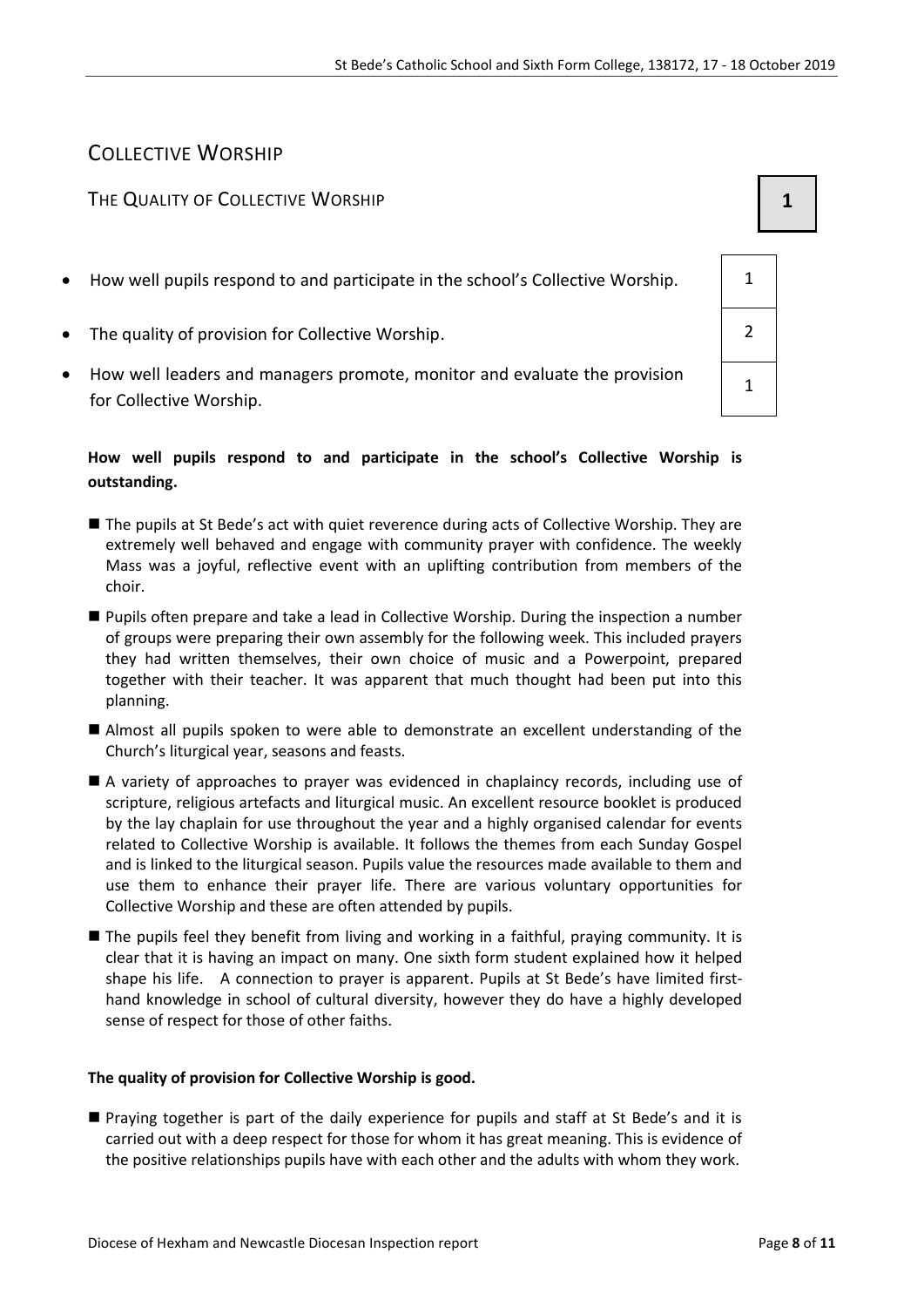- Collective Worship has a clear purpose and message which is usually linked to the Gospel of the week. All groups in school are given the opportunity to lead prayer. For example each department in school is allocated a week during which they lead the morning prayer in staff briefing. Twice a week the Collective Worship focuses on year groups and this is led by leadership and management team, lay chaplain or progress leaders. The weekly Mass is led by a different tutor group each week and class liturgies occur throughout the working week.
- Themes for Collective Worship reflect the Church's liturgical year and reflect the knowledge and understanding the team has of the liturgical seasons, reflecting the Church's mission in Catholic schools. Resources to support the different stages are also available. Staff are encouraged to contribute to Collective Worship. An example of this is the contribution made by the MFL department and English and History departments who recorded poetry and literature extracts around WW1 to be used at Christmas.
- Collective Worship is extremely well planned for by the lay chaplain and her team of chaplaincy ambassadors. The lay chaplain is highly thought of and is a source of inspiration and ideas for staff and pupils.
- Teaching staff and the lay chaplain are highly skilled in supporting pupils when they plan and deliver Collective Worship, encouraging use of a variety of styles and methods of getting their ideas across. Collective Worship is planned in such a manner as to facilitate attendance by other adults associated with pupils at the school on some occasions throughout the school year, for example Confirmation Mass and St Bede's Mass. The response to this invitation is positive.

#### **How well leaders and managers promote, monitor and evaluate the provision for Collective Worship is outstanding.**

- Senior leaders and the lay chaplain have an excellent understanding of how to plan and deliver Collective Worship. They are deeply rooted in the Church's liturgical year and are passionate about ensuring that the pupils at St Bede's have high quality experiences of the Church's liturgical life. Close liaison with local clergy ensures that opportunities for receiving the sacraments are abundant.
- Senior leaders and the lay chaplain have expert knowledge in this field and are excellent role models of faithful living for pupils and staff. An outward facing school, all concerned regularly receive updates from the diocese and attend CPD to keep their own toolkit refreshed. The chaplaincy handbook is a document which supports staff in their role.
- The professional development of staff in liturgical formation and planning Collective Worship has a high priority. As a Catholic teaching school, senior leaders take their role of formal induction of teachers to a Catholic environment very seriously and plan accordingly.
- Leaders and governors are steadfast in their view that their self-evaluation continually energises the standards and efficacy of Collective Worship. They regularly review this at leadership and governor level.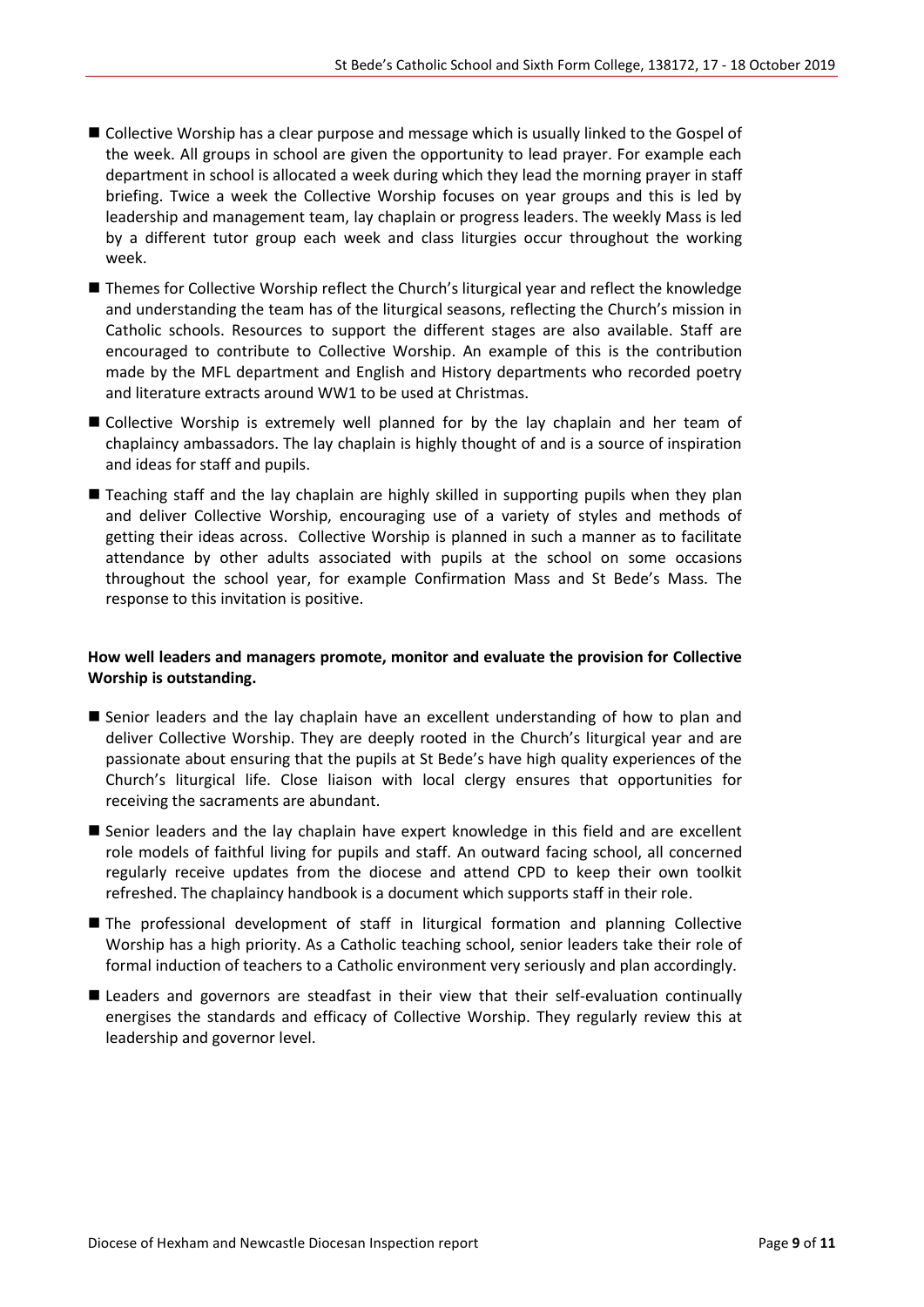# SUMMARY OF INSPECTION JUDGEMENTS

# **HOW EFFECTIVE THE SCHOOL IS IN PROVIDING CATHOLIC EDUCATION: 1**

| <b>CATHOLIC LIFE:</b>                                                                                             |  |
|-------------------------------------------------------------------------------------------------------------------|--|
| The extent to which pupils contribute to and benefit from the Catholic<br>Life of the school.                     |  |
| The quality of provision for the Catholic Life of the school.                                                     |  |
| How well leaders and managers promote, monitor and evaluate the<br>provision for the Catholic Life of the school. |  |

| <b>RELIGIOUS EDUCATION:</b>                                                                  |  |
|----------------------------------------------------------------------------------------------|--|
| How well pupils achieve and enjoy their learning in Religious<br>Education.                  |  |
| The quality of teaching and assessment in Religious Education.                               |  |
| How well leaders and managers monitor and evaluate the provision<br>for Religious Education. |  |
|                                                                                              |  |

| <b>COLLECTIVE WORSHIP:</b>                                                                           |  |
|------------------------------------------------------------------------------------------------------|--|
| How well pupils respond to and participate in the school's Collective<br>Worship.                    |  |
| The quality of provision for Collective Worship.                                                     |  |
| How well leaders and managers promote, monitor and evaluate the<br>provision for Collective Worship. |  |